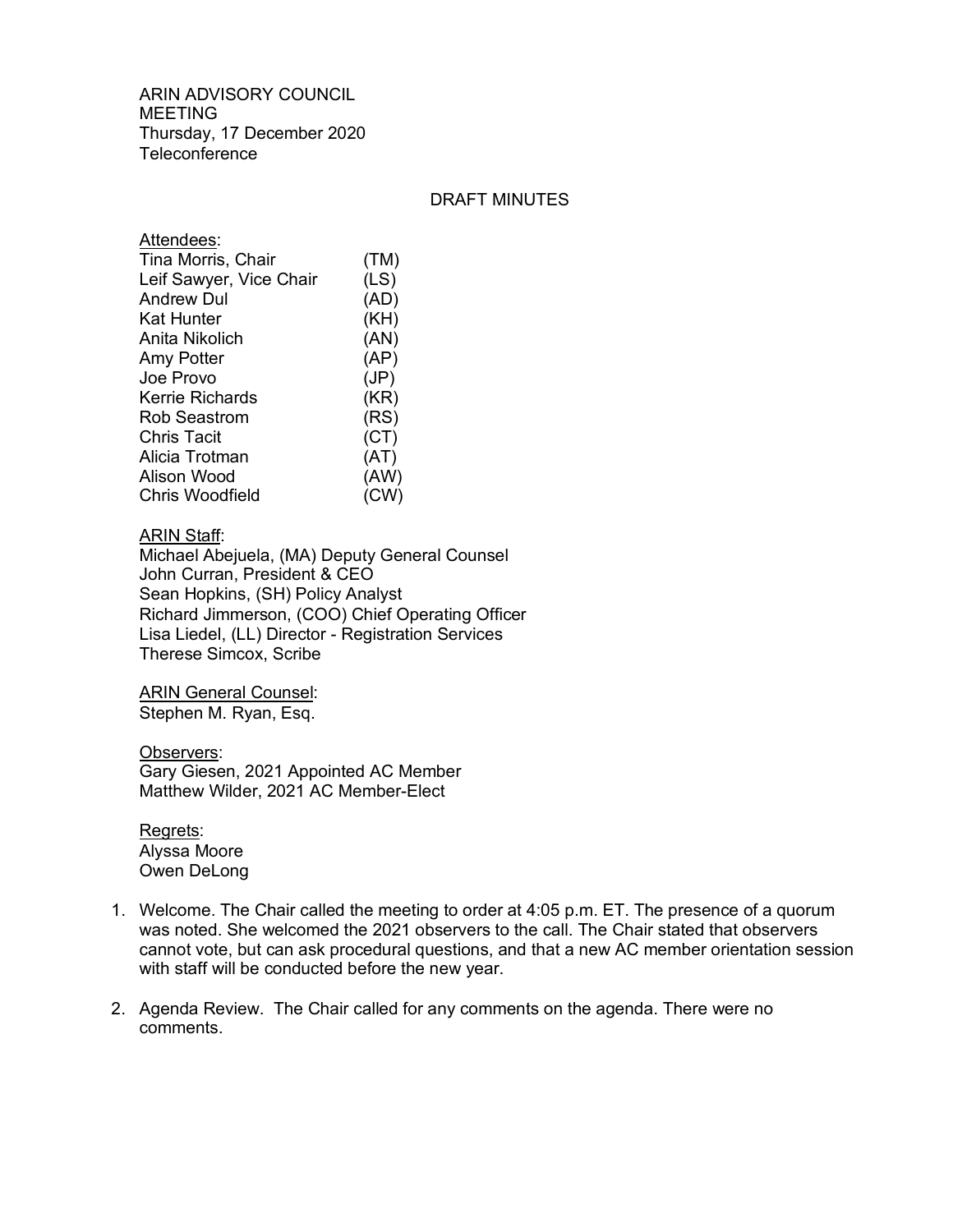3. Approval of the Minutes. (Exhibit A)

It was moved by LS, and seconded by JP, that:

*"The ARIN Advisory Council approves the Minutes of 19 November 2020, as written."* 

The Chair called for any comments. There were no comments.

The motion carried with no objections.

- 4. Status of Policies for Board Adoption. The COO stated that, at their meeting on 16 December 2020, the ARIN Board of Trustees ratified the following policies. With regard to the AC's note to the Board pertaining to Recommended Draft Policy 2020-3, the Board acknowledges the AC's desire for the Board to be aware of a pending ARIN Consultation & Suggestion Process (ACSP) submission regarding IPv6 fees. The Board has the matter under advisement, and the Board will continue to look into an IPv6 fee reduction or waiver. The President further noted that there is a larger fee restructuring being considered for 2021, which may include this matter.
	- Recommended Draft Policy ARIN 2020-1: Clarify Holding Period for Resources Received via 4.1.8 Waitlist
	- Recommended Draft Policy ARIN 2020-3: IPv6 Nano Allocations
	- Recommended Draft Policy ARIN-2020-5: Clarify and Update Requirements for Allocations to Downstream Customers
- 5. Recommended Draft Policy ARIN 2020-2: Reinstatement of Organizations Removed from Waitlist by Implementation of ARIN-2019-16. The Chair stated that there were two votes that failed during the November AC meeting on this policy. Those options are still available today, and the policy will revert to draft status on January 5, 2021 should a motion made today fails.

AN stated that there have been no updates posted to the Public Policy Mailing List (PPML). It was posted that there was minimal to no impact from this policy, but there have been no comments received. AN believed it should be moved forward at this point.

The President stated that he had missed the November AC meeting, but he noted that after reviewing the minutes, questions about the fairness criteria in the ARIN Policy Development Process (PDP) were raised in the November AC meeting. He summarized the email, that he had sent earlier in the day to the ARIN AC, regarding the PDP definition of fairness - i.e. number resource policy must avoid setting policy that creates different outcomes when it applies to organizations in the same circumstances. This does not preclude criteria that considers: an organization's need for number resources; existing number resources held; whether the request is an initial one or for additional resources; or, whether an organization applied earlier than another one. Rather, the requirement is to avoid policy criteria that is arbitrary or capricious in nature.

CT explained that in the last AC meeting he had raised the issue of fairness, but not in the technical sense of the PDP, but rather as 'general equity'. He explained that the AC had changed the rules and rushed to produce something, then said they would go back to see if it needed to be clarified.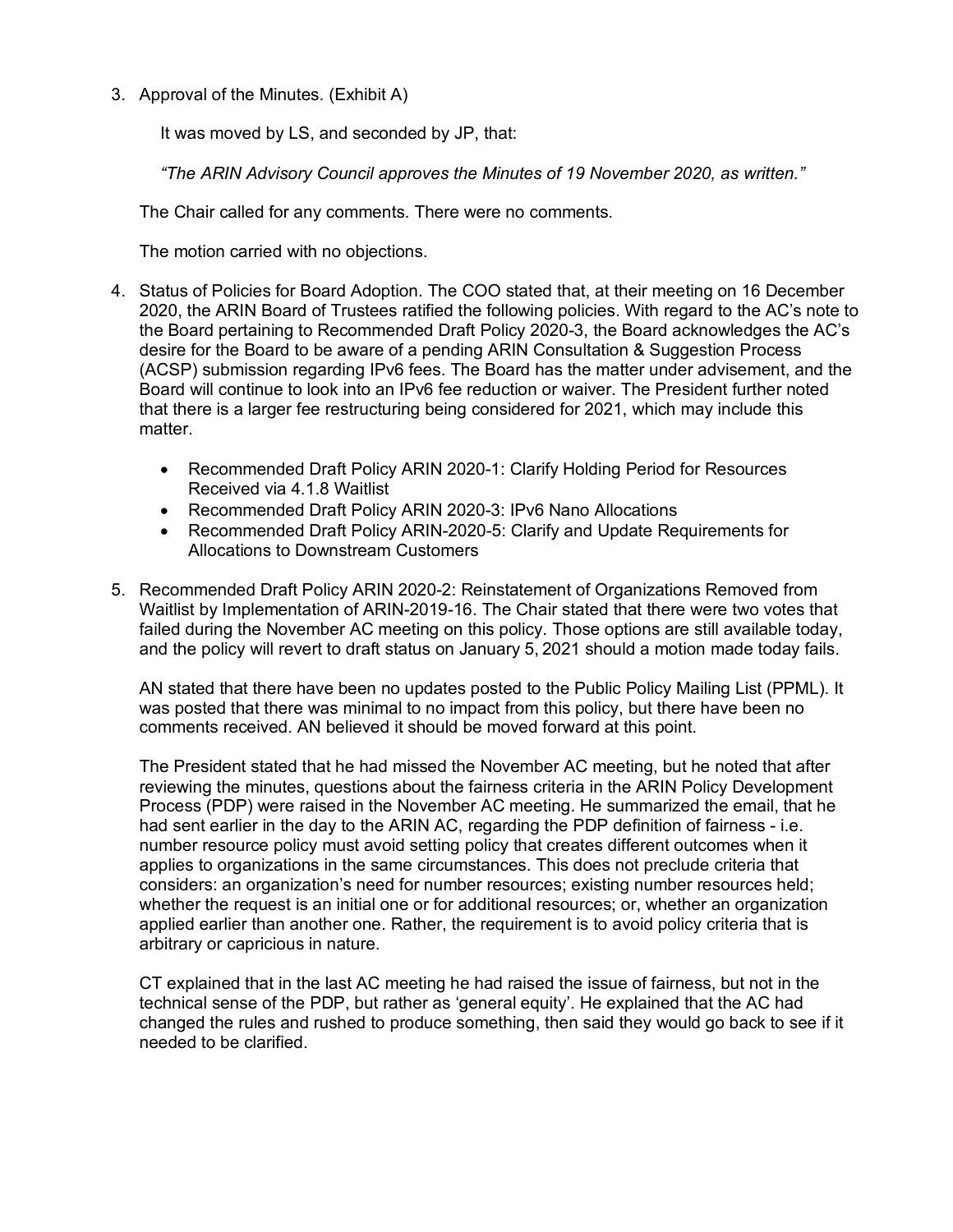It was moved by CT, and seconded by AN, that:

*"The ARIN Advisory Council, having completed a successful policy development process for 'Recommended Draft Policy ARIN 2020-2: Reinstatement of Organizations Removed from Waitlist by Implementation of ARIN-2019-16', recommends it to the ARIN Board of Trustees for adoption."*

The Chair called for any comments. There were no further comments.

The motion failed with four in favor (AN, AP, CT, AW), and 9 against (AD, KH, JP, KR, LS, RS, KT, CW, TM), via roll call vote.

The Chair reiterated that the policy will revert to draft policy status on January 5, 2021, or the AC can vote to abandon it now and the community would gain the ability to petition the decision sooner. SH stated that one other distinction between an action now and reverting to draft policy by the PDP, is that an email announcement needs to be sent with the results of the motion, but it cannot be sent until the minutes are published - which would be an approximate 2-week timeframe. He noted that would be in the middle of the holiday season.

RS noted that abandoning the policy, as a way to accelerate the process, might not be effective given the holidays.

The President stated to the AC that if they believe that the policy should go back to the community as a draft policy, it would be best to take no action and have the policy revert per the PDP. If the AC decides to abandon the policy, it is an indication from the AC that they want the policy abandoned - as opposed to it simply reverting to draft policy status. Because the policy has completed the last call period, a petition would appeal it to the ARIN Board whether the policy is abandoned or not. The AC acknowledged the President's advice.

- 6. Recommended Draft Policy ARIN-2020-7: 4.4 gTLD Micro-Allocation Clarification. AT stated that this policy needs to be presented at the next ARIN Public Policy Meeting (PPM). There were no changes at this time.
- 7. Draft Policy ARIN-2020-6: Allowance for IPv4 Allocation "Swap" Transactions via 8.3 Specified Transfers and 8.4 Inter-RIR Transfers. AP stated that there was a renewal of conversation on the PPML, and that the policy shepherds will continue to monitor it, and gather any feedback. Once received, they will revise the text appropriately.
- 8. Draft Policy ARIN-2020-8: Clarify and Update 4.2.1.2 Annual Renewal Fee. JP stated that discussion on the PPML provided additional input after the AC's last meeting. The policy shepherds are awaiting further feedback in order to update the text and post another iteration. They are intending the changes to be editorial, but that is yet to be determined.
- 9. Draft Policy ARIN-2020-9: Editorial Clean-up of NRPM Section 4 and Related Provisions. AW stated that changes on this policy were completed, but KR found one further update to be made. The text will be updated and sent to the authors for review, and then submitted for the AC's next meeting.
- 10. Draft Policy ARIN 2020-10: Removal of Requirement to Demonstrate Utilization of Reassignments and Reallocations for ISPs Seeking Initial Allocation from ARIN. AP stated that the text was recirculated to PPML, with one comment received. She would continue to foster further discussion.